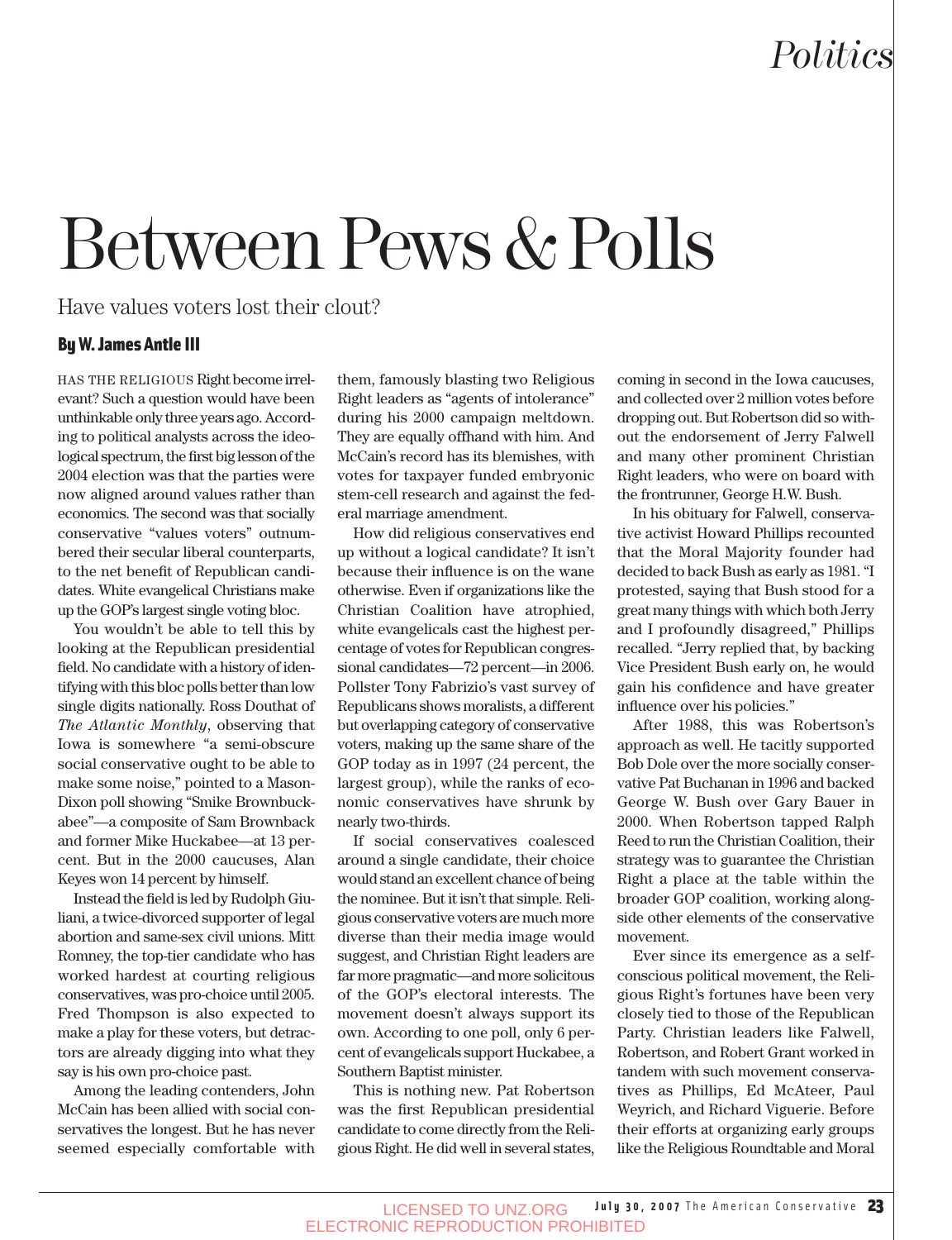### *Politics*

Majority, there hadn't been much of a values vote to speak of for decades.

Humiliated by the 1925 Scopes trial, disillusioned by Prohibition's failure, and heavily fundamentalist, conservative Protestants had low rates of political participation. Many did not vote; those who did were often Southern Democrats. Their leaders were more focused on evangelism than legislation or electioneering.

If religious conservatives were a sleeping giant in American politics, they were also very slow to awaken. Some were drawn to the anti-communist cause in the 1950s. The 1962 Supreme Court ruling that ended organized prayer in public schools and another decision circumscribing Bible reading were major catalysts. So was the 1960s counterculture, which provoked a socially conservative Silent Majority response. By 1972, the Democrats were being derided as the party of "acid, amnesty, and abortion," the last becoming a national issue when *Roe* v. *Wade* was handed down the next year.

Despite all that, evangelicals did not immediately reject the increasingly secular Democrats in favor of the GOP. When the outspokenly born-again Jimmy Carter was the Democratic nominee in 1976, many religious conservatives thought the McGovernites had been replaced with one of their own. Carter is believed to have won somewhere between 60 and 65 percent of the evangelical vote.

Yet Carter was a profound disappointment to many of these evangelicals, and his presidency helped drive them into the arms of the GOP. As president, he turned out to be more liberal than expected on abortion and other social issues. The IRS targeted the tax exemptions of insufficiently integrated Christian schools, with the administration's support, and Carter was seen as tilting toward the Palestinians rather than Israel in his Middle East policies.

Evangelicals soon turned away from the Baptist president and toward a divorced former actor. The founding fathers of the Christian Right courted Ronald Reagan, and Reagan returned the favor. Speaking at a gathering of evangelicals early in the campaign, Reagan, the first unabashedly pro-life GOP presidential nominee, wowed the crowd. "I know you can't endorse me," he said. "But I endorse you."

The 1980 Republican platform reflected the Religious Right's new influence. Gerald Ford's equivocating about *Roe* was replaced with a strong pro-life plank. The document also endorsed traditional family values and a constitutional amendment restoring school prayer. The endorsement of the Equal Rights Amendment, which had appeared in every Republican platform since 1940 (and which the GOP had backed before the Democrats) was dropped.

In 1980, Reagan beat Carter among evangelical voters by 25 points. Reagan's margin swelled to 62 points in 1984. As Republican strategist Jeffrey Bell recently noted in *The Weekly Standard*, "Thus the swing in terms of partisan margin among theologically conservative white Protestants was a breathtaking 87 points."

The human-life amendment didn't pass, never winning more than 49 votes in a Republican-controlled Senate—18 votes short of two-thirds majority. Neither did the amendment promoting school prayer. But the issues remained powerful motivators of Republican turnout. And the Reagan administration did restrict public funding of abortion and nudge the judiciary to the right on issues of importance to religious conservatives.

Twelve years of Reagan-Bush judicial appointments weren't enough to overturn *Roe*, evangelicals learned in 1992. *Planned Parenthood* v. *Casey* was a disappointment that later paid political dividends, however. The decision expanded the number of permissible state abortion restrictions while affirming *Roe*. This allowed pro-life legislators to win tangible victories in the areas where their position was popular while more controversial bans were still off the table. Partial-birth abortion bans, waiting periods, and parental-notification laws became some of the Religious Right's biggest policy successes.

That makes the movement's current dilemma all the more perplexing: their party may nominate Giuliani, whose social views are indistinguishable from Hillary Clinton's. And many religious conservatives seem mightily tempted to support him. Giuliani was well received at Regent University—"He did a great job," Pat Robertson enthused—and at Houston Baptist College. The dean of Regent's Robertson School of Government has endorsed him. No anybodybut-Rudy campaign is yet on the horizon.

If this is surprising, it shouldn't be. Giuliani guarantees Christian Right leaders a place at the table. And he might be the lesser of two evils—whatever else he would do, he probably wouldn't prosecute pro-life activists under racketeering laws as the last President Clinton did.

Not everyone agrees—Richard Land and James Dobson are Giuliani critics but the opposition is muted, even though religious conservatives could probably stop Giuliani from being nominated and could certainly keep him from being elected. Evangelicals represented a third of Bush's supporters in 2004, a slice impossible to make up elsewhere even for a pol as popular as Rudy.

Exercising this leverage would require religious conservatives to give up their preference for access over results, a difficult thing for a movement so thoroughly integrated into the party structure to do. But the Religious Right can only be as relevant as it wants to be.  $\blacksquare$ 

*W. James Antle III is associate editor of* The American Spectator.